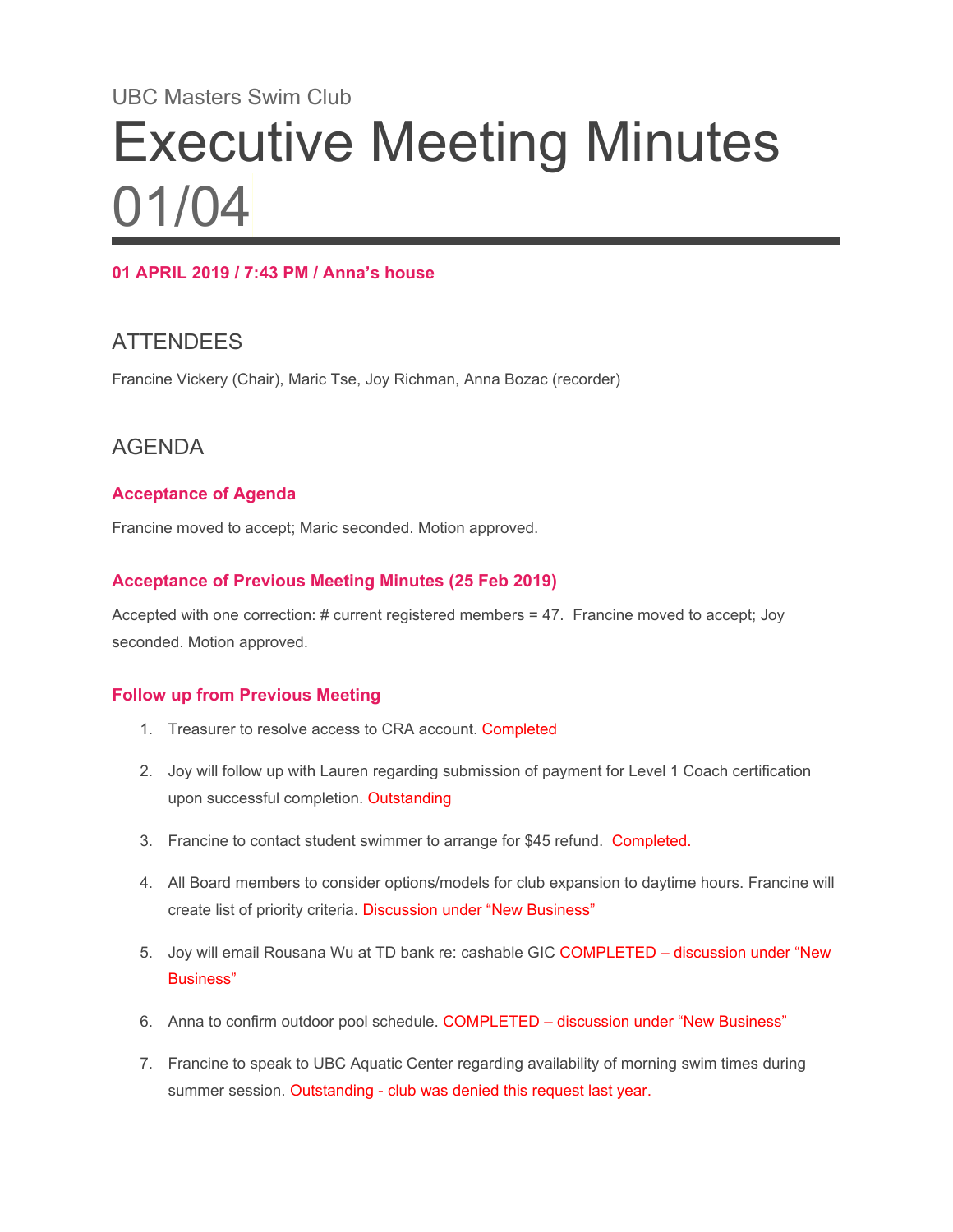#### **Officer Reports**

- 8. Registrar: Current # registrants = 47; current # club members = 49 (includes 2 out of town swimmers). Lauren completed NCCP Level 1 certification. Lauren held a Coach's meeting on Mar 23 – discussed feedback provided from swimmers and Executive; Lauren provided a report of the meeting back to Executive. Lauren will hire more coaches for summer; morning swims at  $2^{nd}$ Beach only require 1 coach. Lauren will update 'new coach orientation' package. Maric received a request from a newly registered member to accommodate their limited time at UBC between Apr 1-July 15 (note: this is visiting graduate student who will leave Vancouver mid-July). Agreement to charge full summer rate after trial swim.
- 9. Treasurer: All invoices received for winter/spring session have been processed. Outstanding invoices include: Lord Byng pool rental for April 2019, coaches fees for April.
- 10. President: coaches are requesting annual payment for income tax purposes. This information is tracked and available on Executive shared drive. Concerns with pool tidiness and recent incident with public swimmers (discussed under New Business).
- 11. VP/Secretary: all Executive Board meeting minutes are posted on UBC Masters website after each meeting (note: Draft minutes are not posted). Anna reported that all meetings are up to date. Outdoor swimming schedule for 2019 – discussed under New Business.

#### **New Business**

- Options/Models for club expansion for afternoon session: Executives have had informal discussion with members; overall, there is no support for an afternoon swim session. There would be interest in a morning session; however this is considered "peak time" for the pool.
- Swimming schedule for summer 2019: refer to circulated attachment from Anna. Sunday sessions will be held at Central Park Pool starting June 30-Aug 25 (10:30-12noon). Saturday sessions will be at 2nd Beach Pool staring Aug 3-31 (8:30-10am); 2 Saturday sessions will be at Central Park Pool on July 13 & 27 (10:30-12noon). No Saturday sessions on July 6 or 20 - unless there is a rental cancellation at 2nd Beach pool. July long weekend: Cancel afternoon June 29 session at UBC; June 30 morning session will be at Central Park pool.  $\,$  August long weekend:  $2^{\mathsf{nd}}$ Beach pool on Aug 3rd & Central Park Pool on Aug 4th.
- Investing excess cash: agreement to invest up to \$20K in cashable GIC. Joy will review available options with Rousana at TD Bank.
- Sunday long course sessions in May/June: suggestion that coaches invert schedule (Sat sprint, Sun- distance). Maric will discuss with Lauren.
- Pool tidiness: ongoing issues are being reported to pool management with variable responses. Maric/Francine have requested regular on-going meetings but no response. Recent issue with "code brown" was also reported.
- Public swimmers jumping into club lanes on weekend: especially a concern with our visuallyimpaired swimmers. Maric reported to pool management and suggested chain barricade between steam room and pool lane; still awaiting response.
- Survey for members regarding alternate swim schedule: Francine noted that any schedule which includes Mon and/or Wed is long course which drives up rental cost (3 long course lanes = 6 short course lanes). Executive agreed to review this topic again if May/June long course sessions on Sundays are well received by members.

●